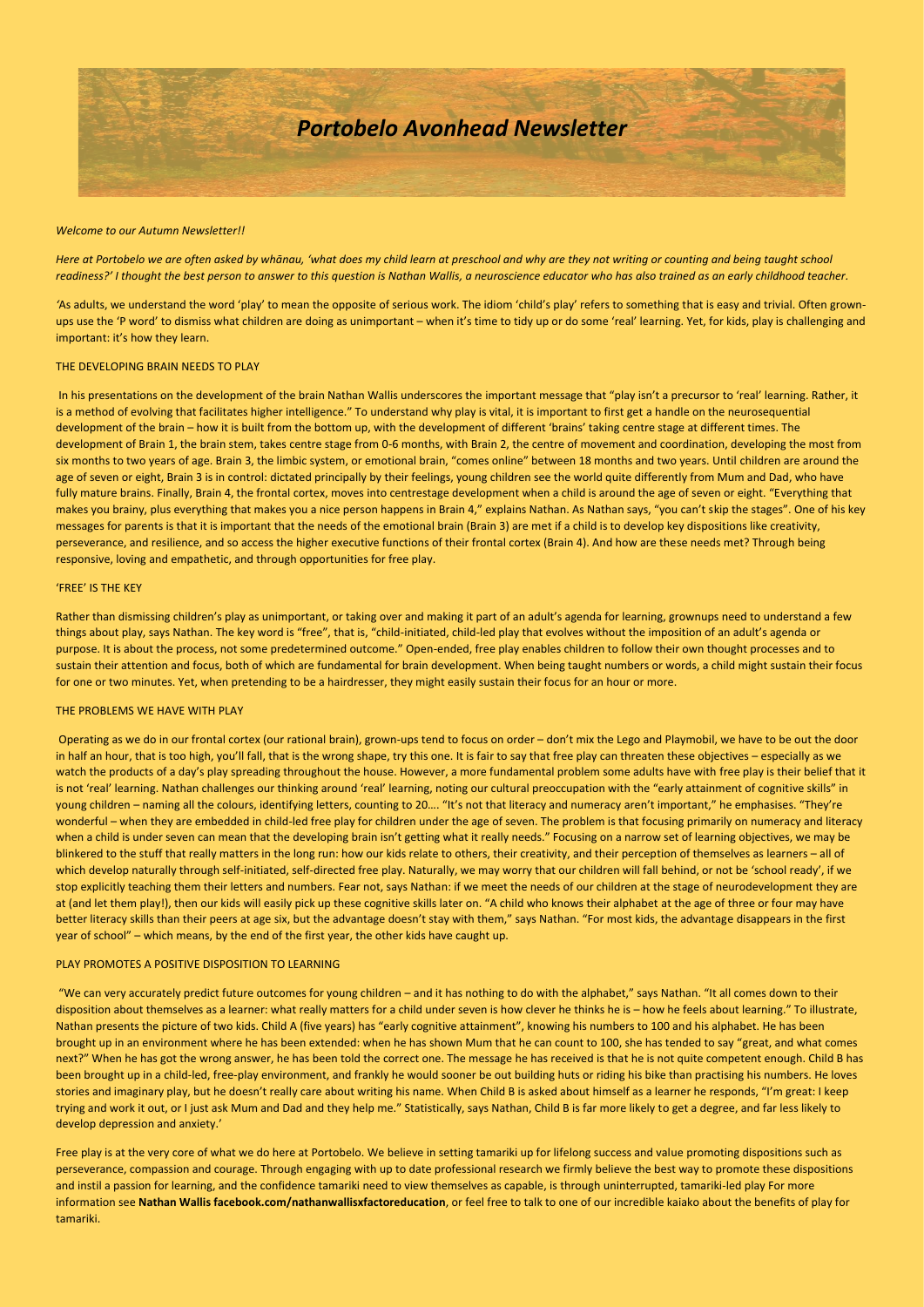A number of you will have met **Molly** over the past weeks. Molly is enjoying her time with us in the nursery and preschool. She is also studying horticulture at Lincoln University. Molly enjoys reading, gardening, and spending time with family and friends.

Amber has been doing an incredible job supporting the preschool team before heading off on maternity leave on the 20<sup>th</sup> of May.

Also, we would just like to let you know Pip will be on extended medical leave from 13<sup>th</sup> of May and will be away for a couple of months. We wish Pip a speedy recovery and look forward to seeing Pip on her return.

### *Nga Mihi, Vanessa centre leader*

# *News from the Nursery …*

Over the past few months, we have welcomed some new friends into the Nursery and so our group learning was focused around tuakana teina (older and younger guiding relationships) and relationships within the nursery. Through the generosity and friendliness of ngā tamariki, new tamariki were welcomed in with open arms as they settled into the centre. We have been providing a number of experiences to strengthen both new and old relationships.

We have loved getting outside, enjoying the beautiful weather as much as we can and here you will find ngā tamariki challenging their climbing skills, exploring construction and cooking in the sandpit, investigating sensory play, and working alongside peers as working theories are developed. Kaiako use the environment each day to set up a variety of new and exciting experiences that have captured ngā tamariki curiosity and led to many new individual learning goals.

We just love to boogie along with some music and movement, and we love a good dance party inside, action songs are just the best! Some of our favourites include, 'sleeping bunnies', 'rock a bye your bear', 'throw the bean bag' and so much more. This allows some beautiful teamwork as ngā tamariki explore their body movements, share their ideas and boogie away to the music.























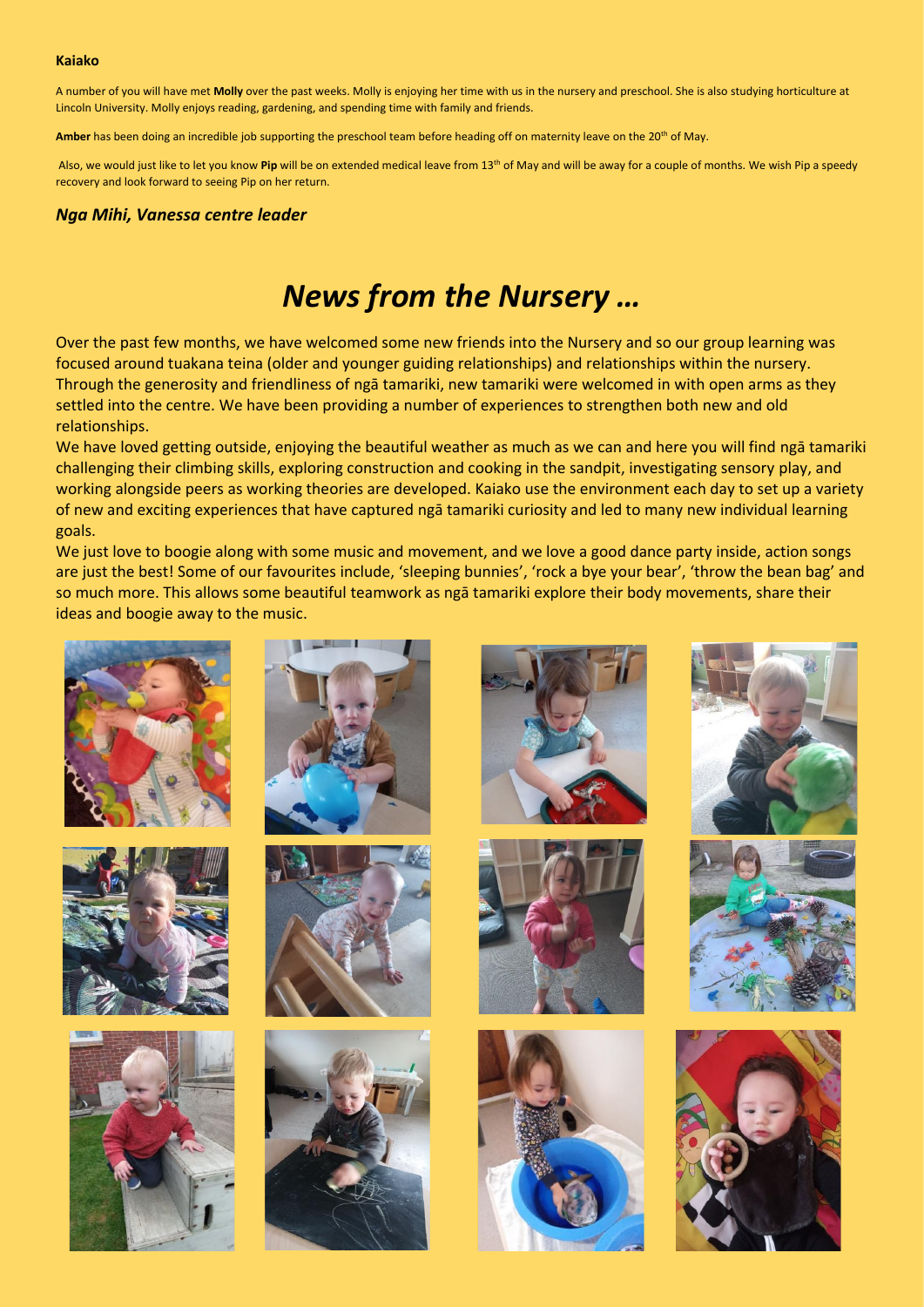## *News from the Preschool …*

This season we have been connecting with our community. Ngā tamariki have been building whanaungatanga (relationships) with their friends, their environment, and their local community. When you have come inside may have been offered a coffee from our Portobelo coffee shop, been sat down in the salon for a new hairdo, or even been bandaged up in the Preschool hospital! These are all amazing examples of how our tamariki have been building on their real-world play and have been turning thoughts and ideas into amazing learning experiences. Excursions have been a great tool in supporting this development of whanaungatanga, allowing tamariki to extend their understanding and sense of belonging within their community. Trips to our local stores and parks have supported tamariki to show leadership, autonomy, and curiosity within their play and interactions with those around them. We are very proud of the learning journey that the preschool tamariki have been on over the past season…we cannot wait to see where this learning journey will take us next!

He taonga te mokopuna, kia whāngaia, kia tipu, kia rea (A child is a treasure, to be nurtured, to grow, to flourish)

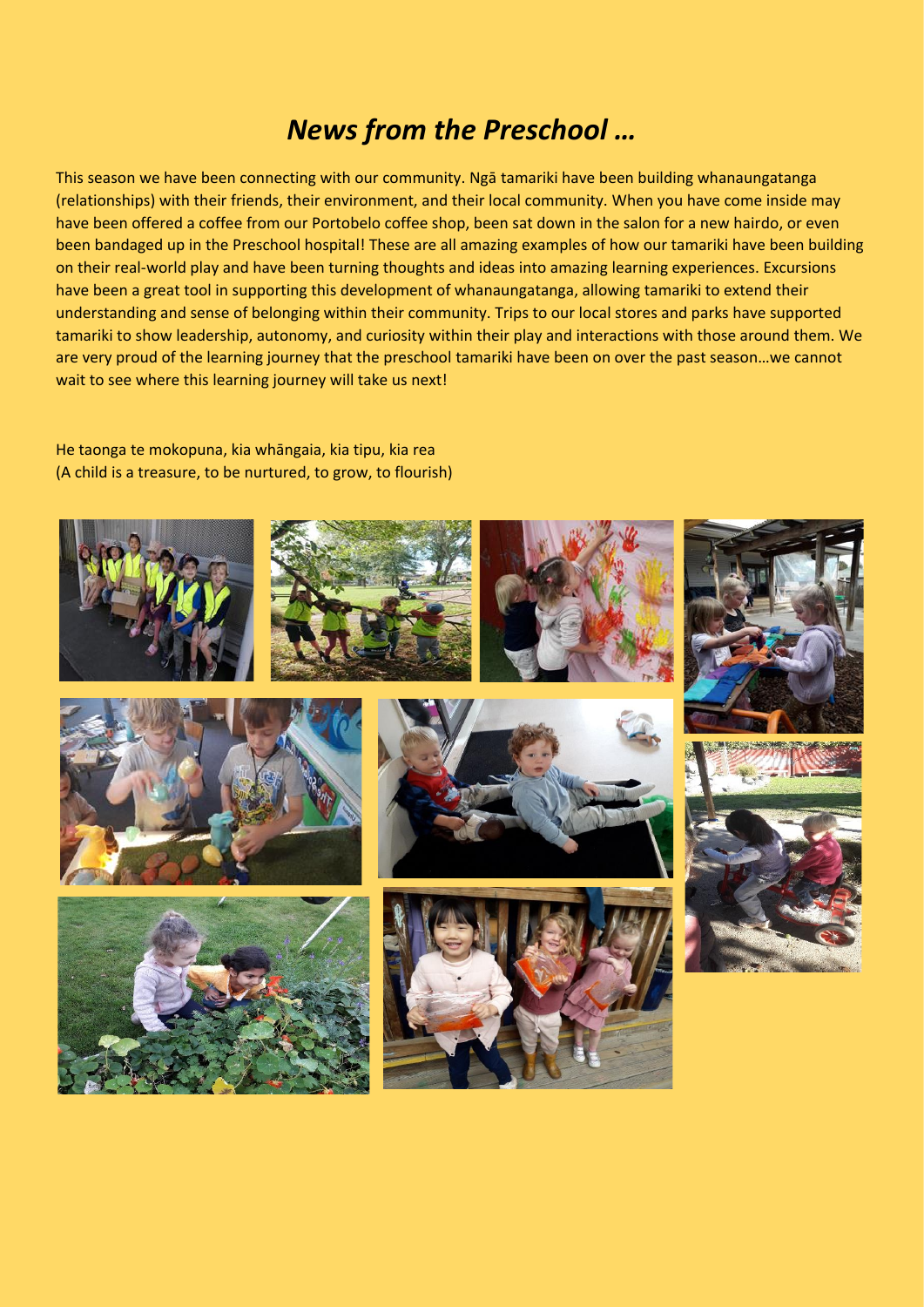# *Welcome and Farewell*

**Welcome to the Nursery: Lucas, Felix, Austin, Bodhi, and Archer** 

**Welcome to the Preschool: William, Finn, Blake, Ava, Alyssa, Eshleen, Chelsea and Kaiden**

**Farewell to our Preschool Graduates: Beckett, Jamie, Basti, Logan and Aiyana You all take our best Portobelo wishes with you to school, the next exciting step in your learning journey.**

## *Upcoming Events/Parent and Whānau Notices:*

**Cultural Calendar Events coming up ….**

**Sign language week 9th of May** 

**Matariki public holiday 24th of June** 

*Public Holidays coming up…. Portobelo Avonhead will be closed the following days Monday 6 th June Queens Birthday Friday 24th June Matariki public holiday*

### *Booking Changes*

*The 'Change of enrolled hours' form is now on our website [www.bestpreschools.co.nz.](http://www.bestpreschools.co.nz/) If you need to change your child's booking, you can download the form, complete it and scan it through to Vanessa (Centre Leader) at [avonheadportobelo@xtra.co.nz.](mailto:avonheadportobelo@xtra.co.nz) Please remember that requests must be made at least a week in advance, so we can change our rostered staffing to ensure we meet legal requirements*